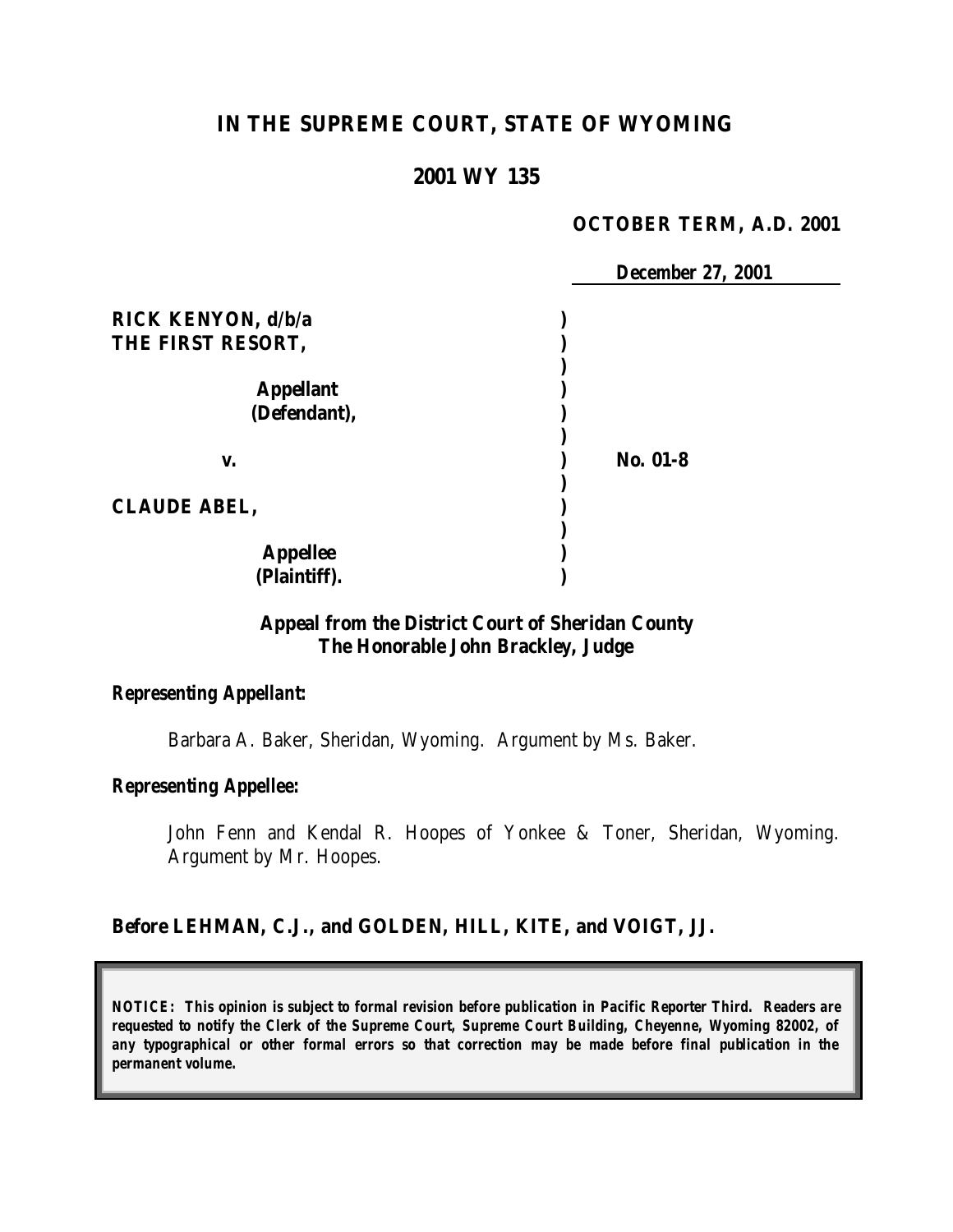## **HILL, Justice.**

[¶1] This dispute concerns the ownership of a painting by the noted Western artist Bill Gollings. Rick Kenyon (Kenyon) purchased the painting, valued between \$8,000 and \$15,000, for \$25 at a Salvation Army thrift store. Claude Abel (Abel) filed suit against Kenyon seeking return of the painting, which had belonged to his late aunt. Abel claimed that the Salvation Army mistakenly took the painting from his aunt's home when the box in which it was packed was mixed with items being donated to the thrift store. Kenyon appeals the district court's decision awarding the painting to Abel. We affirm.

[¶2] Kenyon frames the dispute in terms of five issues:

Does the Uniform Commercial Code apply to the sale of items from the Salvation Army Thrift store?

Did Defendant/Appellant Kenyon acquire title to the painting?

Was Defendant/Appellant Kenyon a good faith purchaser for value, thereby acquiring title to the painting?

Did the district court err as a matter of law by concluding that Plaintiff/Appellee Abel was entitled to possession and title to the painting even though Kenyon was a good faith purchaser for value?

Did Abel manifest donative intent?

Abel sets forth a statement of three issues:

- I. Is the Trial Court's factual determination that Abel did not intend to gift an original Gollings painting supported by the evidence?
- II. Without the requisite intent to gift, did title pass from Abel to the Salvation Army?
- III. Can the Salvation Army convey title to a subsequent purchaser when it had no title to begin with?

In his reply brief, Kenyon presents two issues in response to Abel's arguments: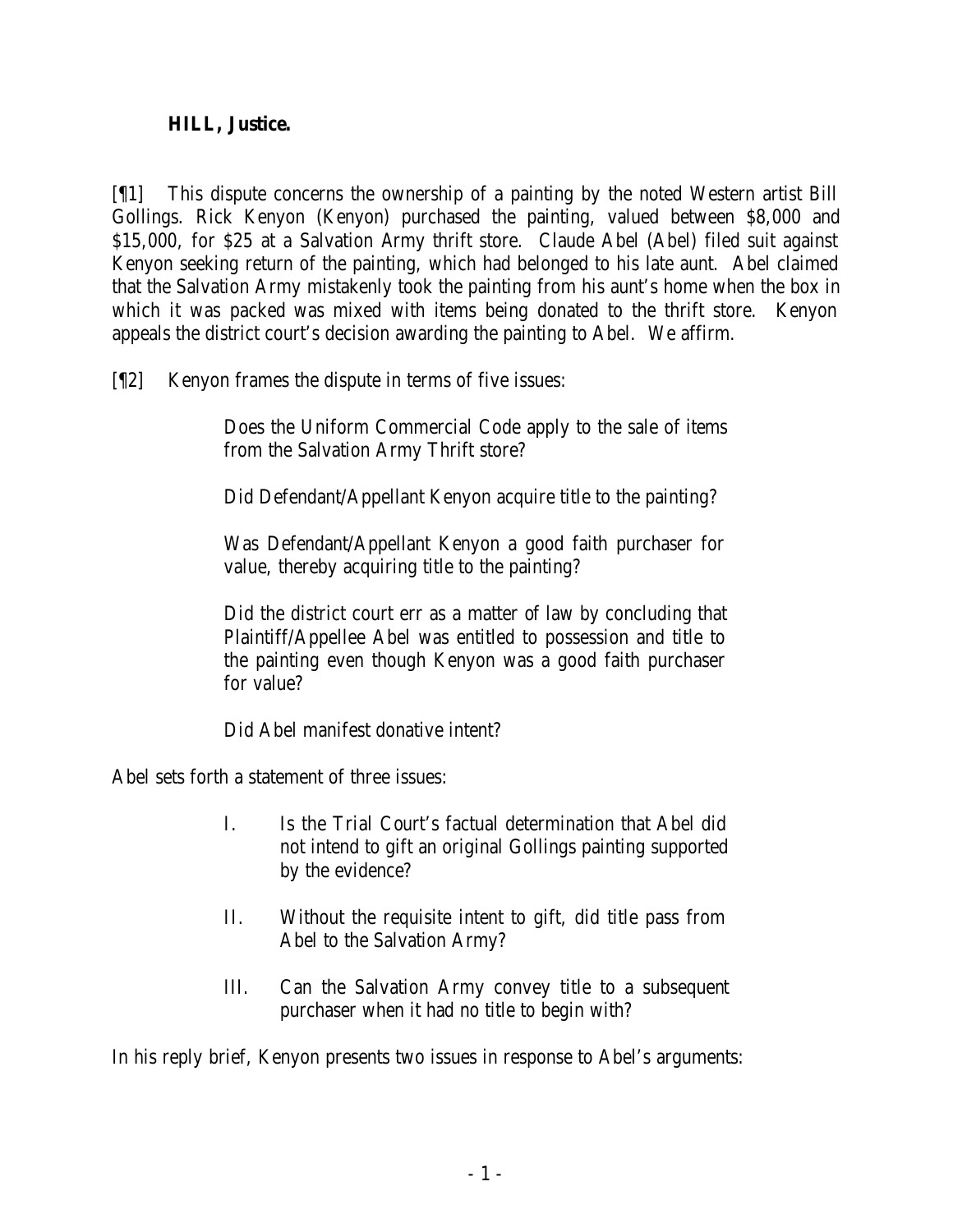Whether the Status of Good Faith Purchaser is a Defense to a Claim for Conversion.

Whether the painting was "lost" or "stolen" for purposes of Wyoming Statute Section 34.1-2-403 of the Uniform Commercial Code.

# **FACTS**

[¶3] Abel's aunt, Rillie Taylor (Taylor), was a friend of the artist Bill Gollings, whose works were known for their accurate portrayal of the Old West. Sometime before his death in 1932, Gollings gave a painting to Taylor depicting a Native American on a white horse in the foreground with several other Native Americans on horses in the background traveling through a traditional western prairie landscape. The painting remained in Taylor's possession at her home in Sheridan until her death on August 31, 1999.

[¶4] After Taylor's death, Abel traveled from his home in Idaho to Sheridan for the funeral and to settle the estate. Abel was the sole heir of Taylor's estate so he inherited all of her personal belongings, including the Gollings painting. Abel and his wife sorted through Taylor's belongings selecting various items they would keep for themselves. Abel and his wife, with the help of a local moving company, packed those items into boxes marked for delivery to their home in Idaho. Items not being retained by Abel were either packed for donation to the Salvation Army or, if they had sufficient value, were taken by an antiques dealer for auction. The scene at the house was apparently one of some confusion as Abel attempted to vacate the residence as quickly as possible while attempting to make sure all of the items went to their designated location. The painting was packed by Abel's wife in a box marked for delivery to Idaho. However, in the confusion and unbeknownst to Abel, the box containing the Gollings painting was inadvertently picked up with the donated items by the Salvation Army. The painting was priced at \$25.00 for sale in the Salvation's Army Thrift Store where Kenyon purchased the painting.

[¶5] After returning to Idaho, Abel discovered that the box containing the painting was not among those delivered by the moving company. Through local sources, Abel learned that the painting had gone to the Salvation Army and was then purchased by Kenyon. Unsuccessful in his attempts to talk with Kenyon about the painting, Abel filed this action. Abel sought possession of the painting through two causes of action: replevin and conversion. Kenyon countered that he was a "good faith purchaser" of the painting under the Uniform Commercial Code (UCC). The district court concluded that Abel was entitled to possession of the painting under either the common law doctrines of gift or conversion or the statutory provisions of the UCC. Kenyon now appeals.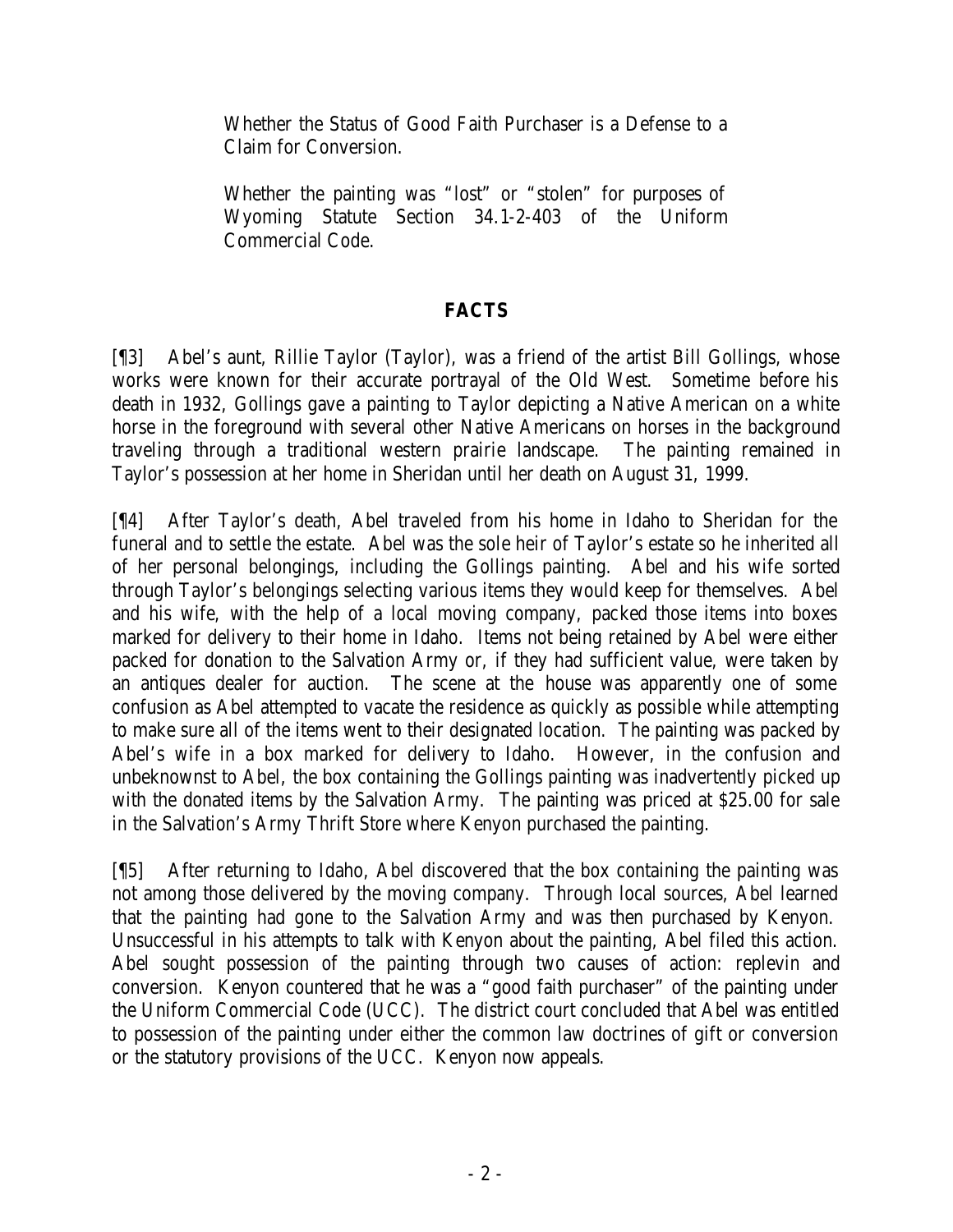#### **STANDARD OF REVIEW**

[¶6] This matter was the subject of a bench trial before the district court. "When a trial court in a bench trial makes express findings of fact and conclusions of law, we review the factual determinations under a clearly erroneous standard and the legal conclusions de novo." *Rennard v. Vollmar*, 977 P.2d 1277, 1279 (Wyo. 1999) (citing *Stansbury v. Heiduck*, 961 P.2d 977, 978 (Wyo. 1998) and *Springer v. Blue Cross and Blue Shield of Wyoming*, 944 P.2d 1173, 1176 (Wyo. 1997)).

### **DISCUSSION**

## *Donative Intent*

[¶7] The key to resolving this dispute, under either common law or the UCC, is determining whether or not the painting was voluntarily transferred from Abel to the Salvation Army. The district court concluded that Abel had no intent to give the painting to the Salvation Army. This is a factual conclusion that we will reverse only upon a showing that it is clearly erroneous. Our review convinces us that the district court's conclusion that Abel did not voluntarily transfer the painting to the Salvation Army is supported by the record and is not, therefore, clearly erroneous.

[¶8] Abel's testimony during the trial disclosed the following facts. Abel's aunt received the painting as a gift from the artist. Abel testified that his aunt often expressed to him the importance of the painting to her and her desire that it remain in the family's possession. He indicated that the painting had a lot of value to him and the family beyond its monetary worth because of his family's personal relationship with the artist. The aunt rejected at least one offer to buy the painting for about \$5,000. After inheriting the painting, Abel's wife packed it in a box marked for delivery to their home in Idaho. On the day the painting was packed for moving, there was much confusion around the house as Abel and his wife tried to sort through all of the items and designate them for delivery to the appropriate location. In that confusion, the Salvation Army came to the house to pick up various items. The Salvation Army apparently took the painting, along with the items specifically donated to it. Abel testified that he did not intend to include the painting with the goods that were meant to go to the Salvation Army and, at that time, he had no idea that the painting had been taken by them. According to Abel, he did not learn that the painting was missing until after the moving company had delivered all of the boxes to Idaho. Upon finding that the painting was missing, Abel testified that he immediately contacted an acquaintance in Sheridan who was able to trace the painting from the Salvation Army to Kenyon. Thereupon, Abel attempted to contact Kenyon about the painting's return. Kenyon rebuffed Abel's attempts to discuss the painting thus leading to this action.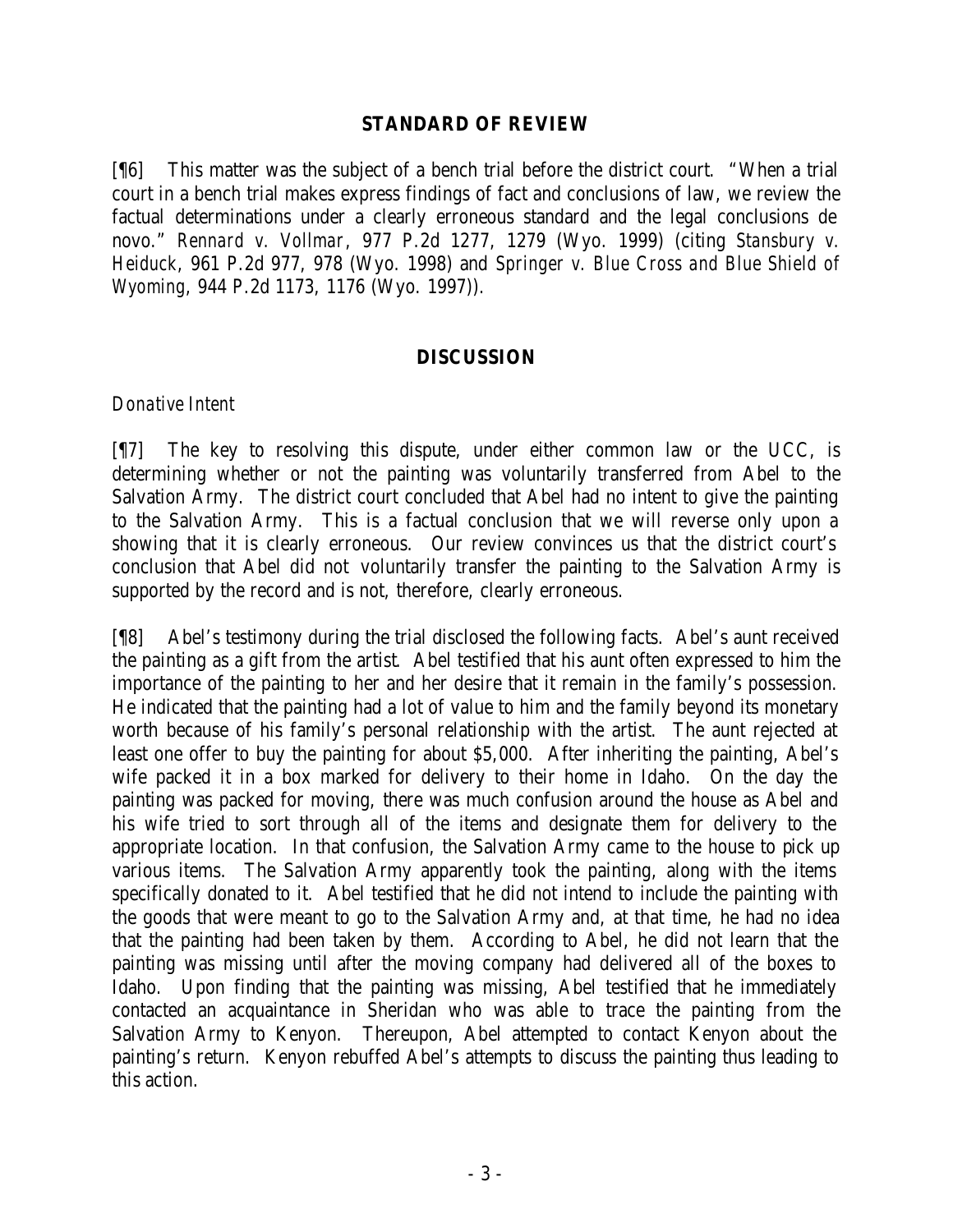[¶9] The testimony of Abel is sufficient to support the district court's conclusion that the transfer of the painting to the Salvation Army was involuntary. Abel specifically denied any intent to make such a transfer. That denial is supported by reasonable inferences that could be drawn from the painting's acknowledged sentimental value to Abel and his family and from Abel's actions in attempting to recover the painting immediately upon discovery of its loss. Under these circumstances, the district court's conclusion was not clearly erroneous.

# *Common Law*

[¶10] The district court awarded Abel possession of the painting on the basis of two common law doctrines: the law of gifts and the law of conversion. A valid gift consists of three elements: (1) a present intention to make an immediate gift; (2) actual or constructive delivery of the gift that divests the donor of dominion and control; and (3) acceptance of the gift by the donee. *Rose v. Rose*, 849 P.2d 1321, 1324 (Wyo. 1993). The pivotal element in this case is the first one: whether an intention to make a gift existed. As we noted above, we have upheld the district court's conclusion that Abel did not have any intent to donate the painting to the Salvation Army. Therefore, the district court correctly ruled that the transfer of the painting to the Salvation Army did not constitute a valid gift.

[¶11] Conversion occurs when a person treats another's property as their own, denying to the true owner the benefits and rights of ownership. *Ferguson v. Coronado Oil Company*, 884 P.2d 971, 975 (Wyo. 1994). To establish a conversion, a plaintiff must show:

> (1) he had legal title to the converted property; (2) he either had possession of the property or the right to possess it at the time of the conversion; (3) the defendant exercised dominion over the property in a manner which denied the plaintiff his rights to use and enjoy the property; (4) in those cases where the defendant lawfully, or at least without fault, obtained possession of the property, the plaintiff made some demand for the property's return which the defendant refused; and (5) the plaintiff has suffered damage by the loss of the property.

*Ferguson*, 884 P.2d at 975 (quoting *Frost v. Eggeman*, 638 P.2d 141, 144 (Wyo. 1981)). The district court held that the sale of the painting constituted conversion by the Salvation Army.<sup>1</sup> The record supports the district court's decision: (1) as the heir to his aunt's estate Abel had legal title to the painting; (2) Abel possessed the painting at the time it was

 <sup>1</sup> This is not to imply any wrongdoing on the part of the Salvation Army, which the record indicates acted entirely in good faith. A conversion is predicated on a deprivation of an owner's right to exercise dominion over his property and not on any specific intent to commit a wrongful act. *Underhill Coal Mining Company v. Hixon*, 652 A.2d 343, 345 (Pa.Sup. 1994).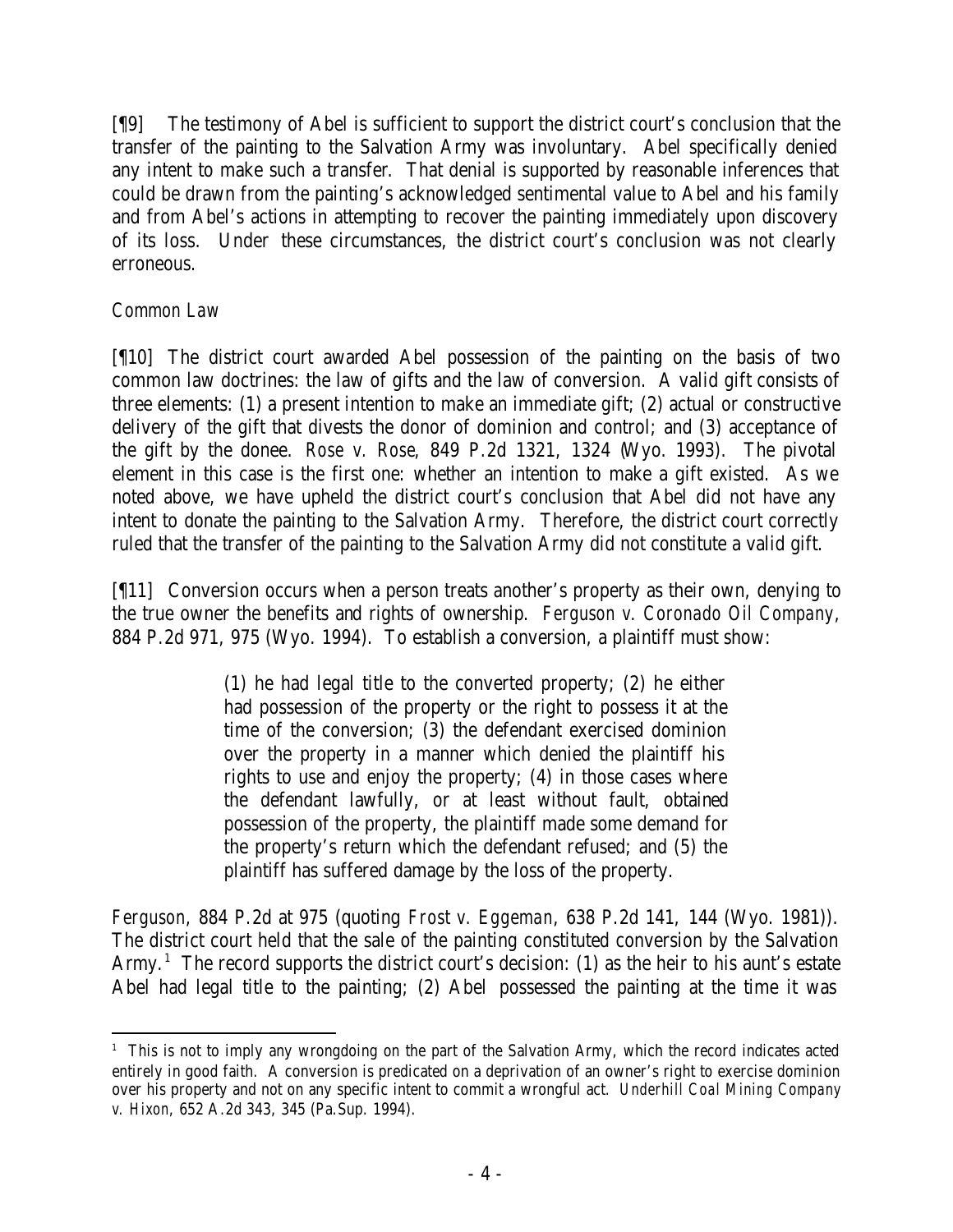removed from his aunt's residence; (3) the Salvation Army exercised dominion over the property in such a manner that denied Abel the right to enjoy and use the painting, *i.e.*, it sold the painting; (4) Abel demanded the return of the painting from Kenyon, who effectively refused by denying any knowledge of it; and (5) Abel has suffered damages through the loss of a valuable asset without compensation. As a good faith purchaser of converted property, Kenyon is also a converter and must answer in damages to the true owner. *Underhill Coal Mining Company v. Hixon*, 652 A.2d 343, 345 (Pa.Super. 1994). This is true because a converter has no title whatsoever (*i.e*., his title is void) and, therefore, nothing can be conveyed to a bona fide purchaser for value. *Underhill Coal Mining* Company, 652 A.2d at 346.

*UCC*

[¶12] Kenyon seeks to escape the consequences of the common law doctrines of gifts and conversion by arguing that the UCC is the applicable law in this instance. For purposes of resolving this case, we will assume that the UCC applies to the transaction between Kenyon and the Salvation Army because, as we shall see, it does not provide the benefit to Kenyon he claims it will.

[¶13] The district court correctly noted that a distinction exists between a "void" and a "voidable" title.

> Section 2-403(1)(d) [of the UCC] provides, in effect, that a voidable title is created whenever the transferor voluntarily delivers goods to a purchaser even though that delivery was procured through fraud punishable as larcenous under the criminal law. Like the other provisions of Section 2-403(1) dealing with voidable title in cases of imposture and worthless checks and cash sales, this subsection is predicated on the policy that where a transferor has voluntarily delivered the goods to purchaser, he, the transferor, ought to run the risk of the purchaser's fraud as against innocent third parties. Like the other voidable title rules of Section 2-403(1), this new rule is more easily enforced than its common-law counterpart, and also has the merits of placing the risk of fraud on the party best able to protect against it and promoting trade.

 It should be noted that Section 2-403(1)(d) does not create a voidable title where the goods have been wrongfully taken, as by theft or robbery. If the goods have been stolen, the thief acquires no ownership and has no power, except in rare cases of estoppel, to pass a good title to a bona fide purchaser. Nothing in Section 2-403 changes this common-law rule. Section 2-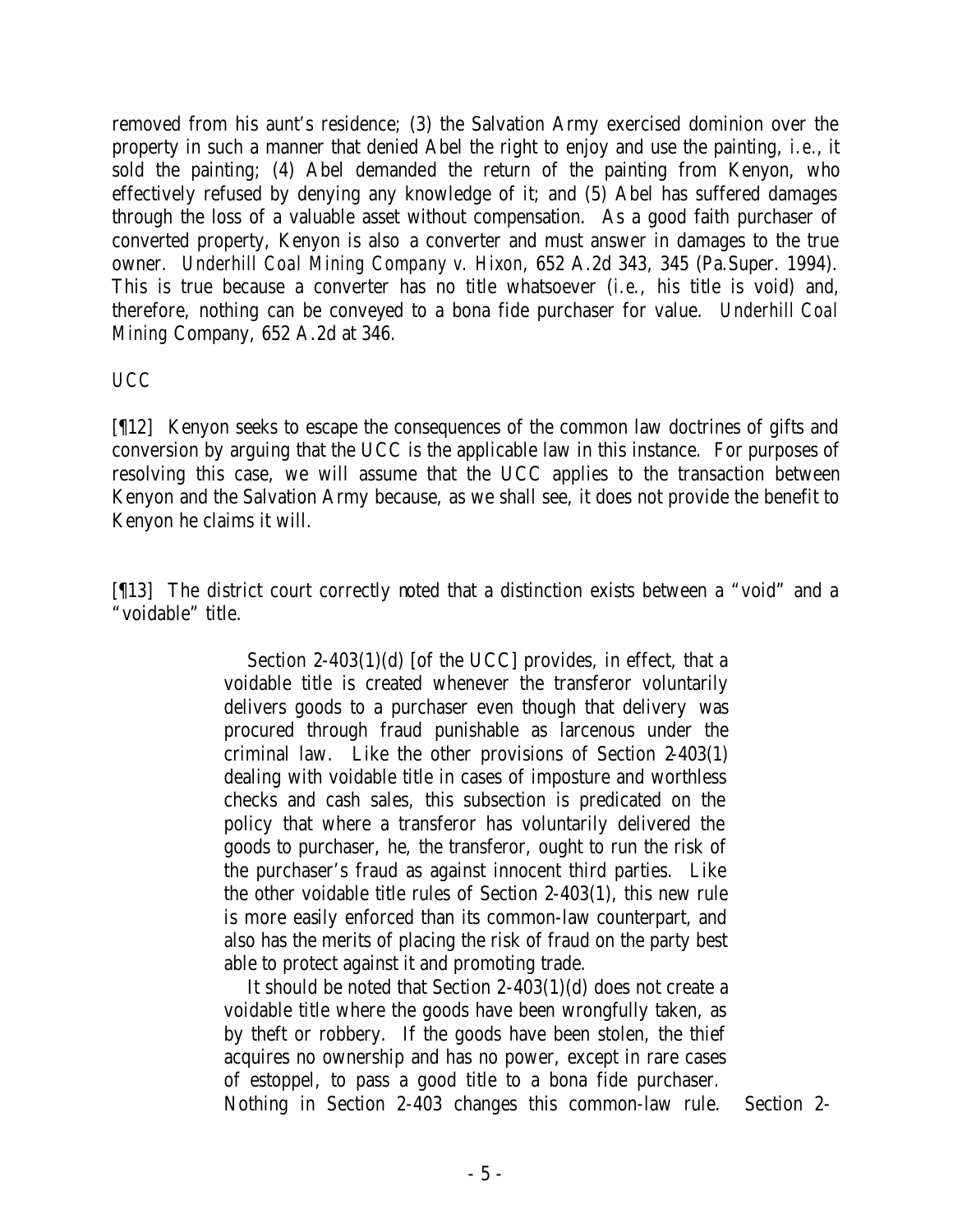403(1)(d) does not create a voidable title in the situation where the goods are wrongfully taken, as contrasted with delivered voluntarily because of the concepts of "delivery" and "purchaser" which are necessary preconditions. "Delivery" is defined by Section 1-201(14) "with respect to instruments, documents of title, chattel paper or securities" to mean "voluntary transfer of possession." By analogy, it should be held that goods are not delivered for purposes of Section 2-403 unless they are voluntarily transferred. Additionally, Section  $2-403(1)(d)$  is limited by the requirement that the goods "have been delivered under a transaction of purchase." "Purchase" is defined by Section 1-201(32) to include only voluntary transactions. A thief who wrongfully takes goods is not a purchaser within the meaning of this definition, but a swindler who fraudulently induces the victim to voluntarily deliver them is a purchaser for this purpose. This distinction, reminiscent of the distinction between larceny and larceny by trick made by the common law, is a basic one for the understanding of the meaning of Section 2-403(1)(d).

1 William D. Hawkland, *Uniform Commercial Code Series* § 2-403:04 (2000) (footnotes omitted); *see also* Wyo. Stat. Ann. §§ 34.1-1-201(a)(xiv) & (xxxii) and 34.1-2-403 (Lexis/Nexis 2001). The Salvation Army, of course, did not steal the painting from Abel. However, the key here is the voluntariness of the transfer from the original owner as expressed in the definitions found at Wyo. Stat. Ann. §§ 34.1-1-201(a)(xiv) and (xxxii).

> Without attempting to specify all the situations which could give rise to a voidable title under § 2-403 of the Uniform Commercial Code, we refer to the above authorities to support our conclusion that voidable title under the Code can only arise from a voluntary transfer or delivery of the goods by the owner. If the goods are stolen **or otherwise obtained** against the will of the owner, only void title can result.

*Inmi-Etti v. Aluisi*, 492 A.2d 917, 923 (Md. App. 1985) (emphasis added); *see also Underhill Coal Mining Company*, 652 A.2d at 346 ("[S]ince the U.C.C. gave a purchaser only that title which the seller had power to convey, and since the seller was a converter who, under the common law, had no title at all, the purchaser took nothing.").

[¶14] Abel did not voluntarily transfer the painting to the Salvation Army. Therefore, the Salvation Army had no title to convey to Kenyon. Kenyon attempts to avoid the consequences of this fact by arguing that he was a good faith purchaser under the UCC. However, the good faith of a purchaser is not a defense to an action for conversion under